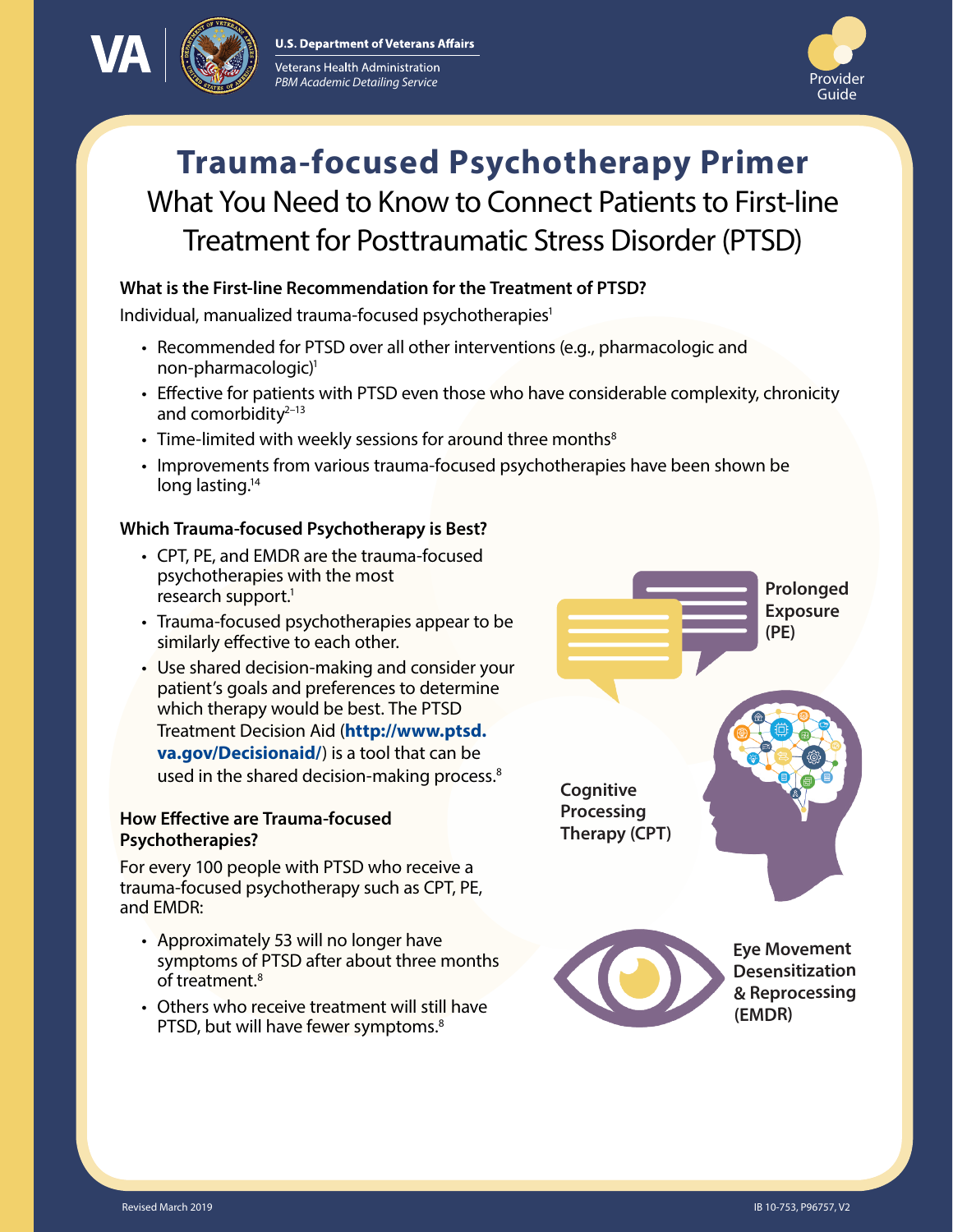

# **Will Patients Get Worse Before They Get Better?**

- Some people with PTSD experience a brief increase in distress before symptomatic improvement.<sup>[8](#page-2-2)</sup>
- Trauma-focused psychotherapy has not been shown to increase the rate of hospitalization of PTSD patients[.15](#page-3-2)

# **What are the Dropout Rates in Trauma-focused Psychotherapy Studies?**

• Overall, drop-out rates for trauma-focused psychotherapy do not differ significantly from rates of other types of psychotherapy.<sup>16</sup> Dropout rates are higher in routine clinical practice than in research studies<sup>23-[25](#page-3-5)</sup>





 $CPT =$  cognitive processing therapy;  $EMDR =$  eye movement desensitization and reprocessing;  $PE =$  prolonged exposure.

### **What Should I Do When a Veteran Says Their Previous Psychotherapy Did Not Work?**

- Learn about individual treatment experiences.
- There is no single treatment that works perfectly for everyone. If the first PTSD treatment does not help, there are other effective options.
- People who do not benefit from one treatment may find that another treatment is helpful.<sup>8</sup>
- Remember that patients want to be involved in their treatment decisions and may need time to consider their options.<sup>[26](#page-3-6)</sup>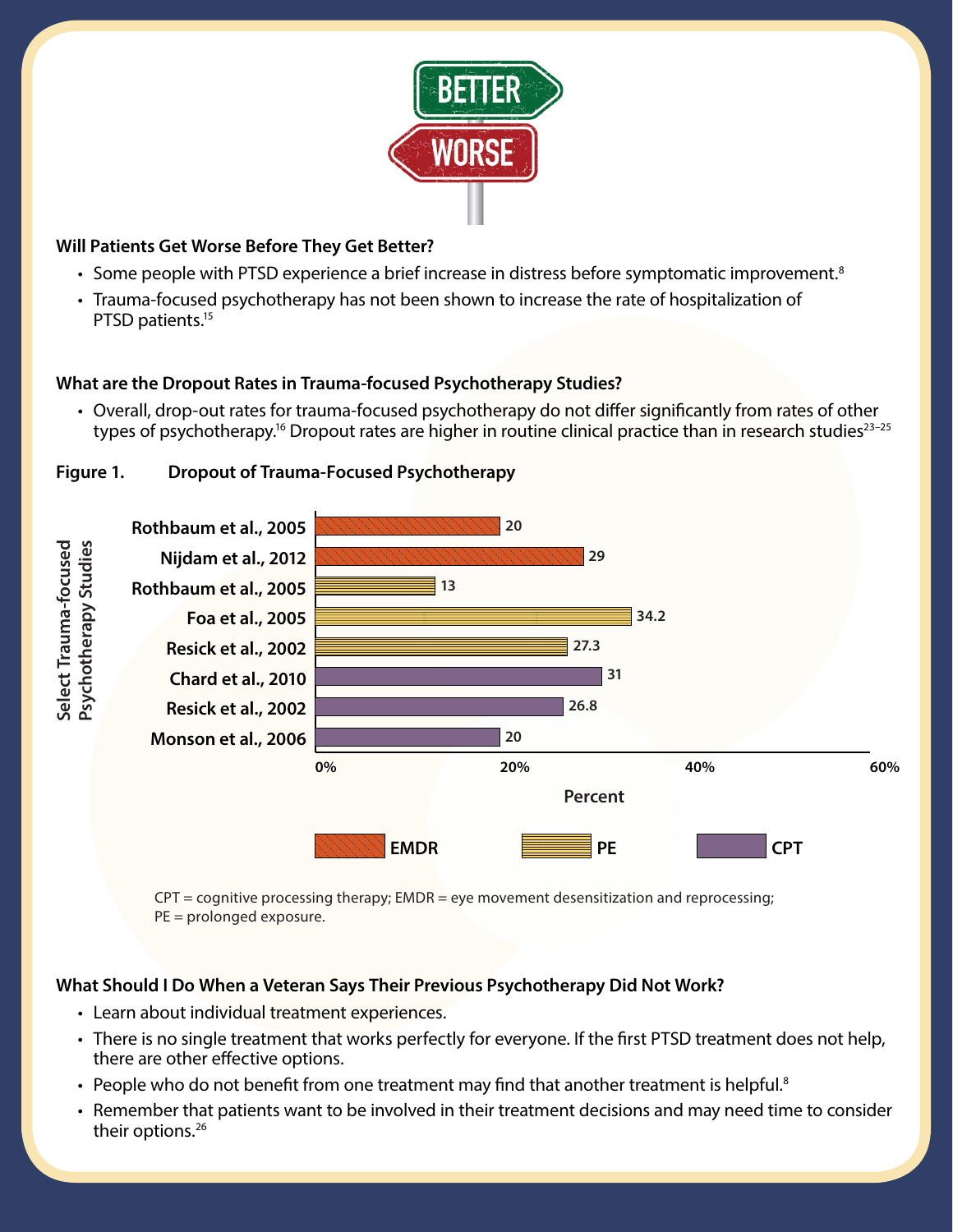**Figure 2. Patients Want to be Informed of PTSD Treatment Options and Involved in PTSD Treatment Decisions.**[26](#page-3-6)



For additional information and Frequently Asked Questions related to PTSD treatment, refer to the PTSD Treatment Decision Aid **[\(https://www.ptsd.va.gov/decisionaid](https://www.ptsd.va.gov/decisionaid))**.

#### References

- <span id="page-2-0"></span>1. Department of Veterans Affairs and Department of Defense (2017). *VA/DOD Clinical Practice Guideline for the Management of Posttraumatic Stress Disorder and Acute Stress Disorder*. Washington DC: Author. Retrieved from: **[https://www.](https://www.healthquality.va.gov/guidelines/MH/ptsd/) [healthquality.va.gov/guidelines/MH/ptsd/](https://www.healthquality.va.gov/guidelines/MH/ptsd/)**.
- <span id="page-2-1"></span>2. Chard KM, Schumm JA, Owens GP, Cottingham SM. *A comparison of OEF and OIF veterans and Vietnam veterans receiving cognitive processing therapy*. J Trauma Stress. 2010;23(1):25–32.
- 3. Monson CM, Schnurr PP, Resick PA, Friedman MJ, Young-Xu Y, Stevens SP. *Cognitive processing therapy for veterans with military-related posttraumatic stress disorder*. J Consult Clin Psychol. 2006;74(5):898–907.
- 4. Monson CM, Price JL, Ransom E. *Treating combat PTSD through cognitive processing therapy*. Federal Practitioner 2005; 75–83.
- 5. Walter KH, Bolte TA, Owens GP, Chard KM. *The impact of personality disorders on treatment outcome for veterans in a posttraumatic stress disorder residential treatment program*. Cognitive Therapy and Research 2012;36(5):576–584.
- 6. Chard KM, Schumm JA, McIlvain SM, Bailey GW, Parkinson RB. *Exploring the efficacy of a residential treatment program incorporating cognitive processing therapy-cognitive for veterans with PTSD and traumatic brain injury*. J Trauma Stress. 2011;24(3):347–51.
- 7. Feeny NC, Zoellner LA, Foa EB. *Treatment outcome for chronic PTSD among female assault victims with borderline personality characteristics: a preliminary examination*. J Pers Disord. 2002;16(1):30–40.
- <span id="page-2-2"></span>8. PTSD Treatment Decision Aid. (2017, September 7). Retrieved from **[www.ptsd.va.gov/decisionaid](http://www.ptsd.va.gov/decisionaid)**.
- 9. Van den Berg DP, de Bont PA, van der Vleugel BM, et al. *Prolonged exposure vs eye movement desensitization and reprocessing vs waiting list for posttraumatic stress disorder in patients with a psychotic disorder: A randomized clinical trial*. JAMA Psychiatry. Mar 2015;72(3):259–267.
- 10. Markowitz JC, Petkova E, Biyanova T, Ding K, Suh EJ, Neria Y. *Exploring personality diagnosis stability following acute psychotherapy for chronic posttraumatic stress disorder*. Depress Anxiety. Dec 2015;32(12):919–926.